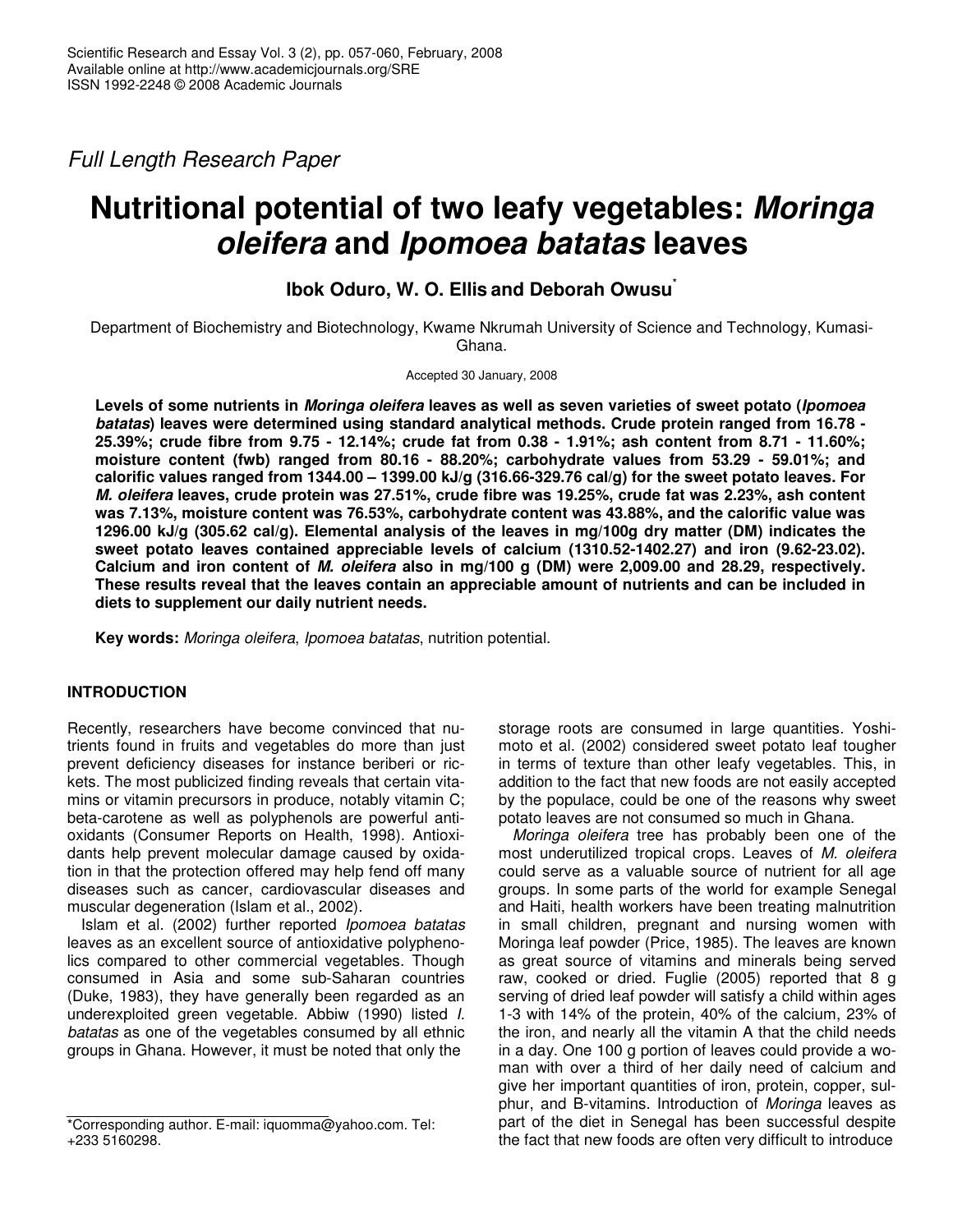to introduce in West Africa (Price, 1985).

Sweet potato and Moringa leaves have not received needed research-based attention in Ghana in the midst of its well known nutritional properties. The populace unaware of the high nutritional and nutraceutical values of these vegetables, grow sweet potatoes, wait for the storage roots to mature, harvest and discard the leaves or serve them as animal feed with few farmers consum-ing the harvested tops (leaves).

The fact that *Moringa* leaf plays a role in fighting malnutrition in some parts of Africa; it is hardly consumed as a vegetable in the Ghanaian diet except by a few ethnic groups. Based on this, the present study attempts to reveal the nutritional composition of seven varieties of sweet potato leaves relative to *M. oleifera* leaves and their suitability as edible vegetables.

#### **MATERIALS AND METHODS**

#### **Source and preparation of sample**

Leaves of seven (7) varieties of *I. batatas* were collected from the Crops Research Institute (CRI) at Fumesua, Kumasi. The one specie from the Moringaceae family common in Ghana, *M. oleifera* leaves used for this project were obtained from the Horticulture Department of the Faculty of Agriculture, KNUST, Kumasi. Both species of leaves were grown in the wet semi-equatorial climate of Ghana with temperatures between 26 - 30°C and relative humidity between 70 - 80%. Soil in the area is of the forest ochrosol type which is less leaching and contains greater nutrients (Dickson and Benneh, 1980). The *I. batatas* leaves were harvested during the rainy season at the phase of rapid growth of vines and hence large increase in leaf area. Leaves for *M.* oleifera were harvested during the same period as the *I. batatas* leaves, when new branches and pinnae were being formed. The *I. batatas* tops obtained were harvested were 15 cm apical tip of the vine, including the stem, petioles and tender leaves of the plant. The *M.* oleifera leaves were also harvested at 15 cm from the tip of the pinnae. The young tips were harvested because they are tender and not as tough as the older leaves (Fuglie, 2001; Woolfe, 1992). Leaves were steam blanched, 100 g at a time for 5 min and air dried for six days. After drying, they were ground onto powder and stored in well labeled polypropylene films placed in a clean well-dried black container.

#### **Nutritional composition**

Chemical analysis to determine proximate composition of sample was carried out using standard procedure. Moisture content was determined by air drying, fat by Soxhlet extraction, carbohydrate calculated by difference, ash content by incineration, crude fibre by incineration after acid and base digestion, mineral element composition using the AAS after acid digestion of the samples and protein by the Kjedahl method (AOAC, 1990). The caloric value was determined based on the Atwater factor (FAO, 2006a).

#### **Statistical analysis**

Data for all determinations were subjected to analysis of variance (ANOVA). Fisher's least significant difference (LSD) test was used to identify significant differences among treatment means (p<0.05).

### **RESULTS AND DISCUSSION**

Table 1 reveals results of proximate composition of sweet potato (*I. batatas*) and *M. oleifera* leaves. The values for moisture content showed Otoo having highest value (88.20%) maintaining Otoo more prone to deterioration since foods with high moisture content are more prone to perishability (Fennema and Tannenbaum, 1996). Values of moisture for both sweet potato leaves and *M. oleifera* leaves corroborated with standard references for sweet potato: 82.21-87.48% (Antia et al., 2006; FAO, 2006b; Woolfe, 1992) and for *M. oleifera*: 75.00% (Fuglie, 2001; Nutritional Value of Malunggay Pods/Leaves, 2006).

The ash content of *M. oleifera* leaves was lower than that of the sweet potato leaves. The high ash content of the sweet potato leaves is a reflection of the mineral contents preserved in the food materials. The results therefore suggest a high deposit of mineral elements in the leaves. Of all the leaf samples, Sauti and Hi Starch have relatively high ash content. The ash was subjected to acid digestion and analyzed for Iron and Calcium (Table 2).

Crude fat content of sweet potato leaves (0.38-1.91%) were lower when compared to that of the moringa leaf (2.23%). A diet including *M. oleifera* should be more palatable than that with sweet potato leaves because dietary fats function to increase food palatability by absorbing and retaining flavours (Lindsay, 1996). A diet providing 1 - 2% of its caloric energy as fat is said to be sufficient to human beings, as excess fat consumption yields to certain cardiovascular disorders such as atherosclerosis, cancer and aging (Davidson et al., 1975; Kris-Etherton et al., 2002).

With the exception of Sauti and Okumkom leaves, all leaf samples had protein levels above 20%. Comparatively, Moringa leaves had a higher protein content than all the sweet potato leaves. Protein content of the sweet potato leaves compared favourably with cassava (24.88%) and other leaves (Akindahunsi and Salawu, 2005) but quite low when compared to *M. oleifera* leaves (27.51%). This makes these leaves a good source of protein when compared to other vegetables such as amaranth, taro leaves, pumpkin leaves and okra leaves (FAO, 2006b).

The crude fibre content of Moringa leaves was higher than that of sweet potato, and this makes it a more favourable vegetable since high fibre content of foods help in digestion and prevention of colon cancer (Saldanha, 1995; UICC/WHO, 2005). Non-starchy vegetables are the richest sources of dietary fibre (Agostoni et al., 1995) and are according to Saldanha (1995) employed in the treatment of diseases such as obesity, diabetes and gastrointestinal disorders.

The caloric value obtained showed *M. oleifera* as having the lowest value (305.62 cal/g). Among the sweet potato specie, Sauti has the lowest value whiles Santom Pona has the highest value. The caloric value of these leaves make them a good source of energy for all people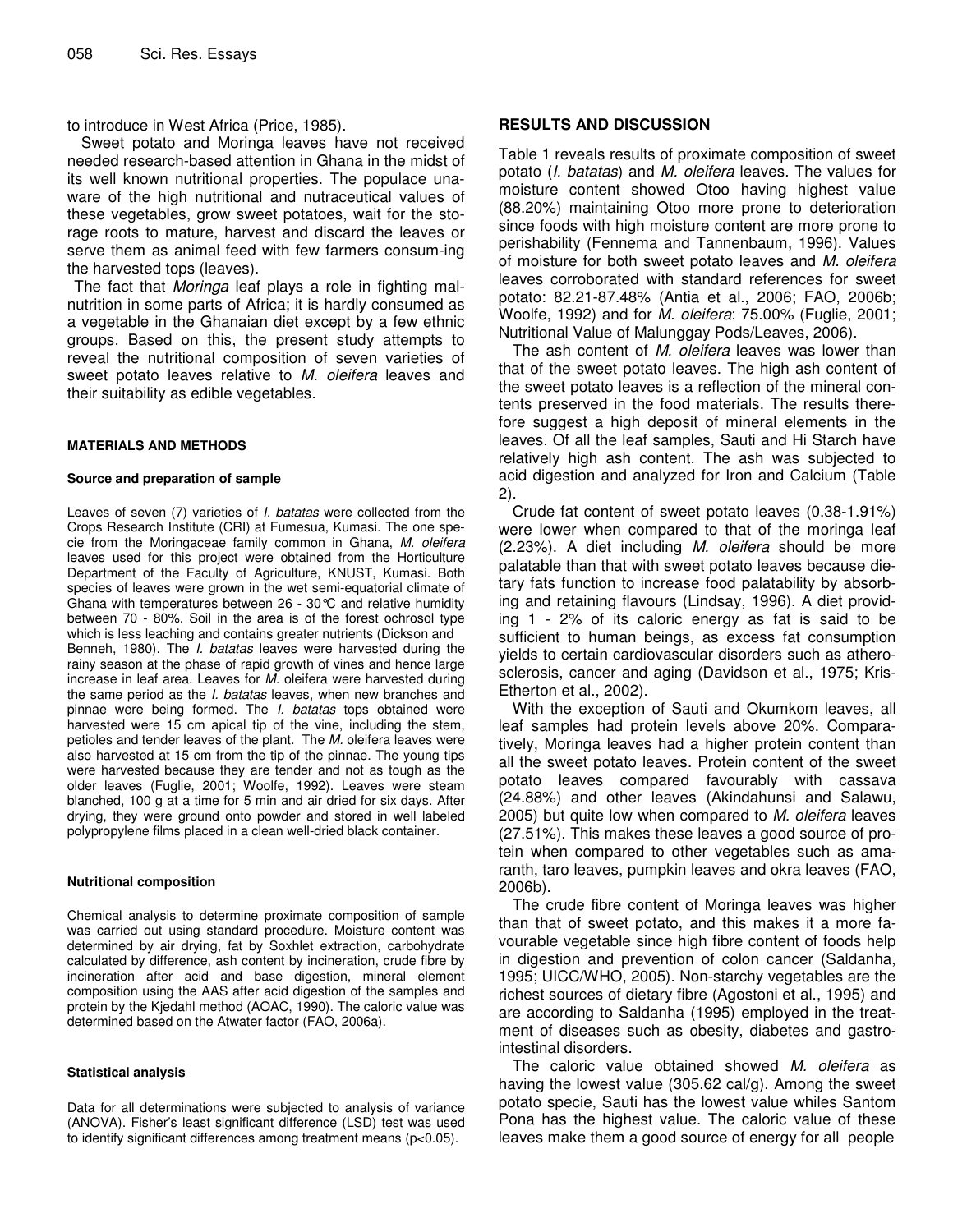| <b>Sample</b> | <b>Moisture</b>               | Ash                           | Crude fat                    | Crude                      | Crude                         | Carbohydrate                  | <b>Caloric value</b>                        |
|---------------|-------------------------------|-------------------------------|------------------------------|----------------------------|-------------------------------|-------------------------------|---------------------------------------------|
|               | content (%)                   | content (%)                   | (%)                          | protein (%)                | fibre $(\%)$                  | (%)                           |                                             |
| Apomuden      | 83.17±0.03 <sup>a</sup>       | $8.71 \pm 0.03$ <sup>a</sup>  | $1.91 \pm 0.09^a$            | 23.39±0.05 <sup>a</sup>    | 11.62 $\pm$ 0.09 $^{\rm a}$   | $54.38 \pm 0.03^a$            | 1392.58±2.86kJ/g <sup>a</sup>               |
|               |                               |                               |                              |                            |                               |                               | 328.23±0.70 cal/g                           |
| Hi Starch     | $80.16 \pm 0.08^b$            | 11.37±0.06 <sup>b</sup>       | $0.83 \pm 0.02^b$            | $21.89 \pm 0.00^b$         | $10.10 \pm 0.06^b$            | 55.81 $\pm$ 0.01 <sup>b</sup> | 1351.64 $\pm$ 0.37kJ/g <sup>b</sup>         |
|               |                               |                               |                              |                            |                               |                               | 318.28±0.09 cal/g                           |
| Moringa       | 76.53±0.02 <sup>c</sup>       | $7.13 \pm 0.03$ <sup>c</sup>  | $2.23 \pm 0.03^{\circ}$      | $27.51 \pm 0.00^{\circ}$   | 19.25±0.07°                   | 43.88±0.01 <sup>c</sup>       | 1296.09 $\pm$ 1.31kJ/g <sup>c</sup>         |
| oleifera      |                               |                               |                              |                            |                               |                               | 305.62±0.32 cal/g                           |
| Ogyefo        | 85.15 $\pm$ 0.07 <sup>d</sup> | $9.75 \pm 0.03^d$             | $0.38 \pm 0.01$ <sup>d</sup> | $22.69 \pm 0.00^{\circ}$   | $9.39 \pm 0.04^d$             | $57.79 \pm 0.00^{\circ}$      | 1382.40±0.28kJ/g <sup>a</sup>               |
|               |                               |                               |                              |                            |                               |                               | 325.38±0.07 cal/g                           |
| Okumkom       | $85.15 \pm 0.06^{\circ}$      | $9.56 \pm 0.07$ <sup>e</sup>  | $1.46 \pm 0.03^e$            | $19.41 \pm 0.00^e$         | $12.14 \pm 0.00^e$            | 57.42 $\pm$ 0.11 $^{\circ}$   | 1360.25 $\pm$ 0.53kJ/g <sup>e</sup>         |
|               |                               |                               |                              |                            |                               |                               | 320.49±0.11 cal/g                           |
| Otoo          | $88.20 \pm 0.09^e$            | $9.31 \pm 0.09$ <sup>f</sup>  | $1.61 \pm 0.02$ <sup>f</sup> | $21.85 \pm 0.05^b$         | $10.66 \pm 0.18$ <sup>f</sup> | 56.57 $\pm$ 0.19 <sup>f</sup> | 1392.87±5.01kJ/g <sup>a</sup>               |
|               |                               |                               |                              |                            |                               |                               | 328.21±1.19 cal/g                           |
| Santom        | $83.39 \pm 0.09$ <sup>f</sup> | $9.90 \pm 0.09$ <sup>g</sup>  | $1.67 \pm 0.02$ <sup>f</sup> | $25.39 \pm 0.00^{\dagger}$ | $9.75 \pm 0.04$ <sup>9</sup>  | 53.29 $\pm$ 0.03 $9$          | $1399.41 \pm 1.13 \text{kJ/g}$ <sup>T</sup> |
| Pona          |                               |                               |                              |                            |                               |                               | 329.76±0.27 cal/g                           |
| Sauti         | $84.33 \pm 0.07$ <sup>9</sup> | 11.60 $\pm$ 0.03 <sup>n</sup> | $1.50 \pm 0.02^e$            | 16.78±0.00 <sup>9</sup>    | $11.11 \pm 0.00^h$            | 59.01 $\pm$ 0.05 <sup>h</sup> | 1343.96±0.27kJ/g <sup>9</sup>               |
|               |                               |                               |                              |                            |                               |                               | 316.67±0.06 cal/g                           |

**Table 1.** Proximate and energy composition of *Ipomoea batatas* and *Moringa oleifera* leaves\*.

\*Mean values ± Standard deviation values. <sup>a-h</sup> means in same column but with different superscripts differ significantly (p <0.05).

| <i>oleifera</i> leaves*. |                                |                                 |  |  |  |  |  |  |
|--------------------------|--------------------------------|---------------------------------|--|--|--|--|--|--|
| <b>Sample</b>            | Iron (mg/100 g)                | Calcium (mg/100 g)              |  |  |  |  |  |  |
| Apomuden                 | 16.57±0.001 <sup>a</sup>       | 1402.27±0.03 <sup>a</sup>       |  |  |  |  |  |  |
| Hi Starch                | 23.02±0.002 <sup>b</sup>       | 1334.78±0.05 <sup>b</sup>       |  |  |  |  |  |  |
| Moringa oleifera         | $28.29 \pm 0.047$ <sup>c</sup> | $2009.79 \pm 0.02$ <sup>c</sup> |  |  |  |  |  |  |
| Ogyefo                   | 12.27±0.021 <sup>d</sup>       | 1310.52±0.002 <sup>d</sup>      |  |  |  |  |  |  |
| Okumkom                  | 20.73±0.039 <sup>e</sup>       | 1326.19±0.06 <sup>e</sup>       |  |  |  |  |  |  |
| Otoo                     | $9.62 \pm 0.074$ <sup>f</sup>  | 1352.27±0.03 <sup>f</sup>       |  |  |  |  |  |  |
| Santom Pona              | 13.52±0.0003 <sup>9</sup>      | 1316.45±0.02 <sup>9</sup>       |  |  |  |  |  |  |
| Sauti                    | $12.39\pm0.012^{h}$            | 1315.70±0.03h                   |  |  |  |  |  |  |

**Table 2.** Mineral composition of *Ipomoea batatas* and *Moringa*

Mean values± Standard deviation values.

a=h means in same column but with different superscripts differ significantly ( $p$  < 0.05).

compared to some vegetables such as pumpkin leaves, taro leaves, mushrooms, tomatoes (FAO, 2006b). The, low caloric value of *Moringa* makes it a good addition in the diet of the obese and those who don't want to gain too much weight

The mineral composition of the leaves (Table 2) unravels a high concentration of iron and calcium. Children, women of reproductive age and pregnant women are most vulnerable to micronutrient deficiency and anemia (GDHS, 2004). Hence, they need food with high iron content. Of all the leaf samples, the *M. oleifera* leaves had a very high iron and calcium content with the Otoo sample having relatively lower iron content and the Ogyefo samples relatively lower calcium content. The high value of iron in these leaves makes them an additional

source of iron for the people especially the *M. oleifera* leaves. Calcium helps to build up strong bones and teeth so the consumption of sweet potato and moringa leaves can add to daily calcium requirements of each individual. A comparison between sweet potato and *Moringa* leaves shows that the latter are superior in calcium than the sweet potato leaves.

This study indicates that the leaves of *I. batatas* and *M. oleifera* are very nutritious when compared to vegetables such as cassava leaves, amaranth, mushrooms, taro leaves and pumpkin leaves. Relatively, *Moringa* leaves contain higher levels of calcium, iron and proteins making it a very rich source of dietary nutrient compared to the *I. batatas* leaves. However both leaves can contribute significantly to the nutrient requirements of humans and